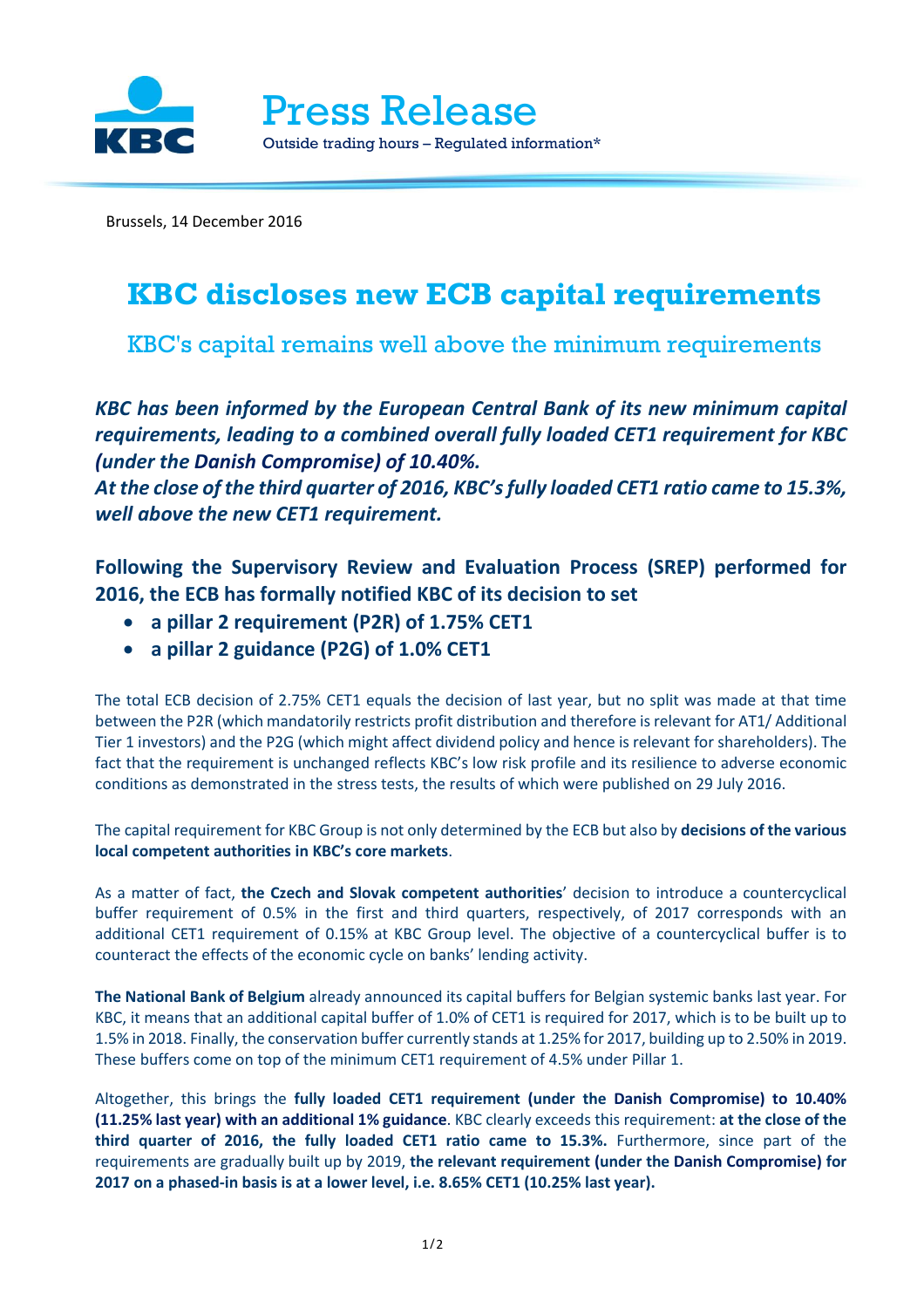**Johan Thijs, KBC Group CEO**, welcomed today's announcements stating: *'KBC welcomes the outcome of the* ECB decision because it brings clarity for the group and its stakeholders. The new capital decision is more refined than the previous one and is a slight decrease. Our capital position is very solid. This sends out a *reassuring signal to all stakeholders placing their trust in us.*

*KBC will maintain its policy of holding a dynamic management buffer above the regulatory requirements, which reflects amongst other things our view regarding possible adverse economic conditions, possible* upcoming new capital requirements and our position relative to our peers. KBC will also continue to focus on *its strong fundamentals of a dynamic client-driven bank-insurance business model, a healthy risk profile, a* robust liquidity position supported by a very solid and loyal customer deposit base in our core markets, and a *comfortable solvency position that enables us to continue to increase lending to our clients and actively support the communities and economies in which we operate.'*

**More details on the composition of the new capital requirements can be found in the brief presentation and table attached to this press release and published on [www.kbc.com.](http://www.kbc.com/)**

#### **For more information, please contact:**

Wim Allegaert, General Manager, Investor Relations, KBC Group Tel.: + 32 2 429 50 51 – E-mail: [wim.allegaert@kbc.be](mailto:wim.allegaert@kbc.be)

Viviane Huybrecht, General Manager, Corporate Communication/Spokesperson, KBC Group Tel.: + 32 2 429 85 45 – E-mail: [pressofficekbc@kbc.be](mailto:pressofficekbc@kbc.be)

\* This press release contains information provided in compliance with European transparency legislation for listed companies.

**KBC Group NV Havenlaan 2 – 1080 Brussels Viviane Huybrecht General Manager, Corporate Communication/ Spokesperson Tel. + 32 2 429 85 45**

**Press Office Tel. + 32 2 429 65 01 Stef Leunens Tel. + 32 2 429 29 15 Ilse De Muyer Fax + 32 2 429 81 60 E-mail [pressofficekbc@kbc.be](mailto:pressofficekbc@kbc.be)**

**KBC press releases are available at [www.kbc.com](http://www.kbc.com/) or can be obtained by sending an [e-mail](http://www.kbc.com/) to [pressofficekbc@kbc.be](mailto:pressofficekbc@kbc.be)**

**Follow us on [www.twitter.com/kbc\\_group](http://www.twitter.com/kbc_group)**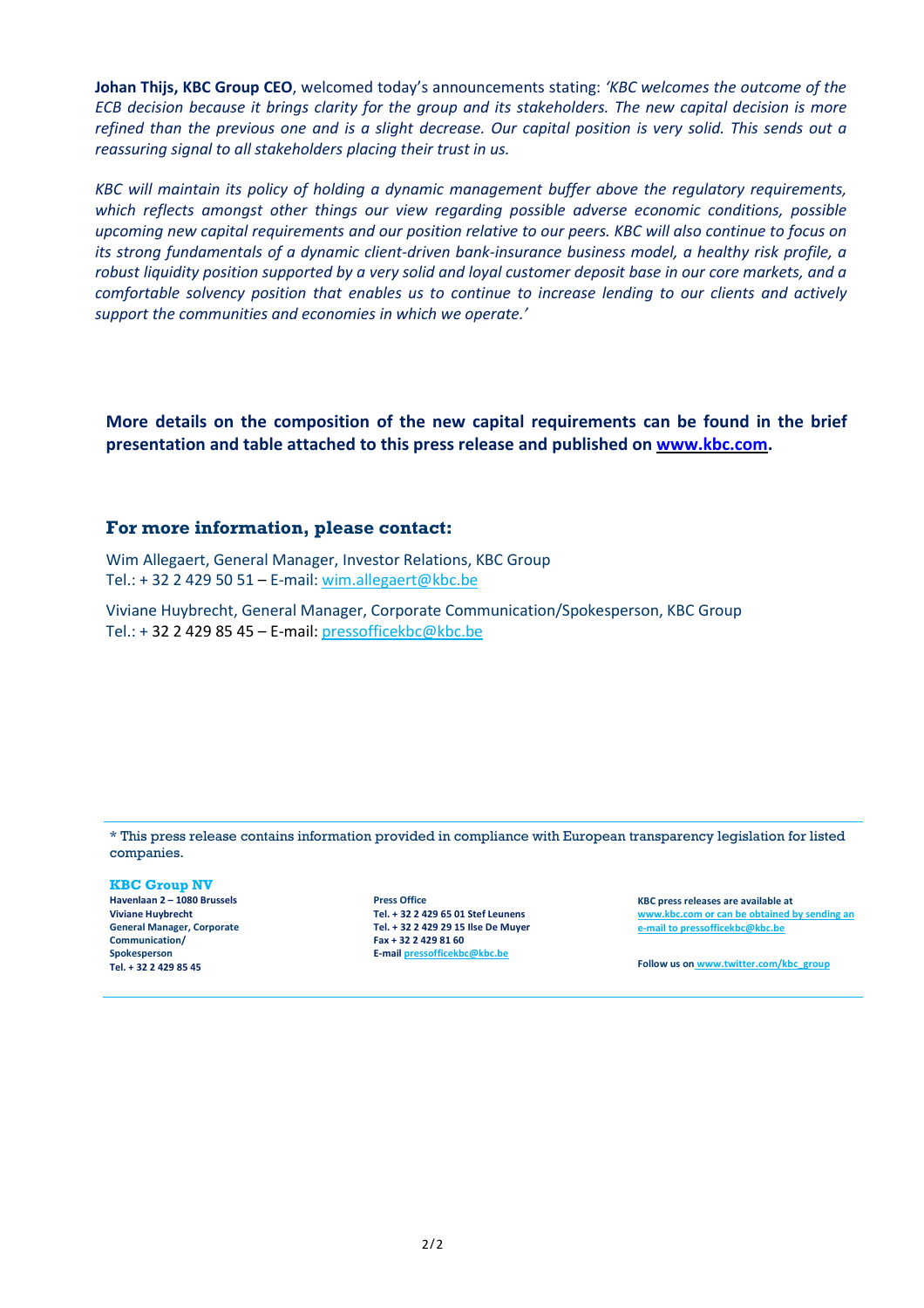# KBC Group Update on the 2016 Joint Capital Decision

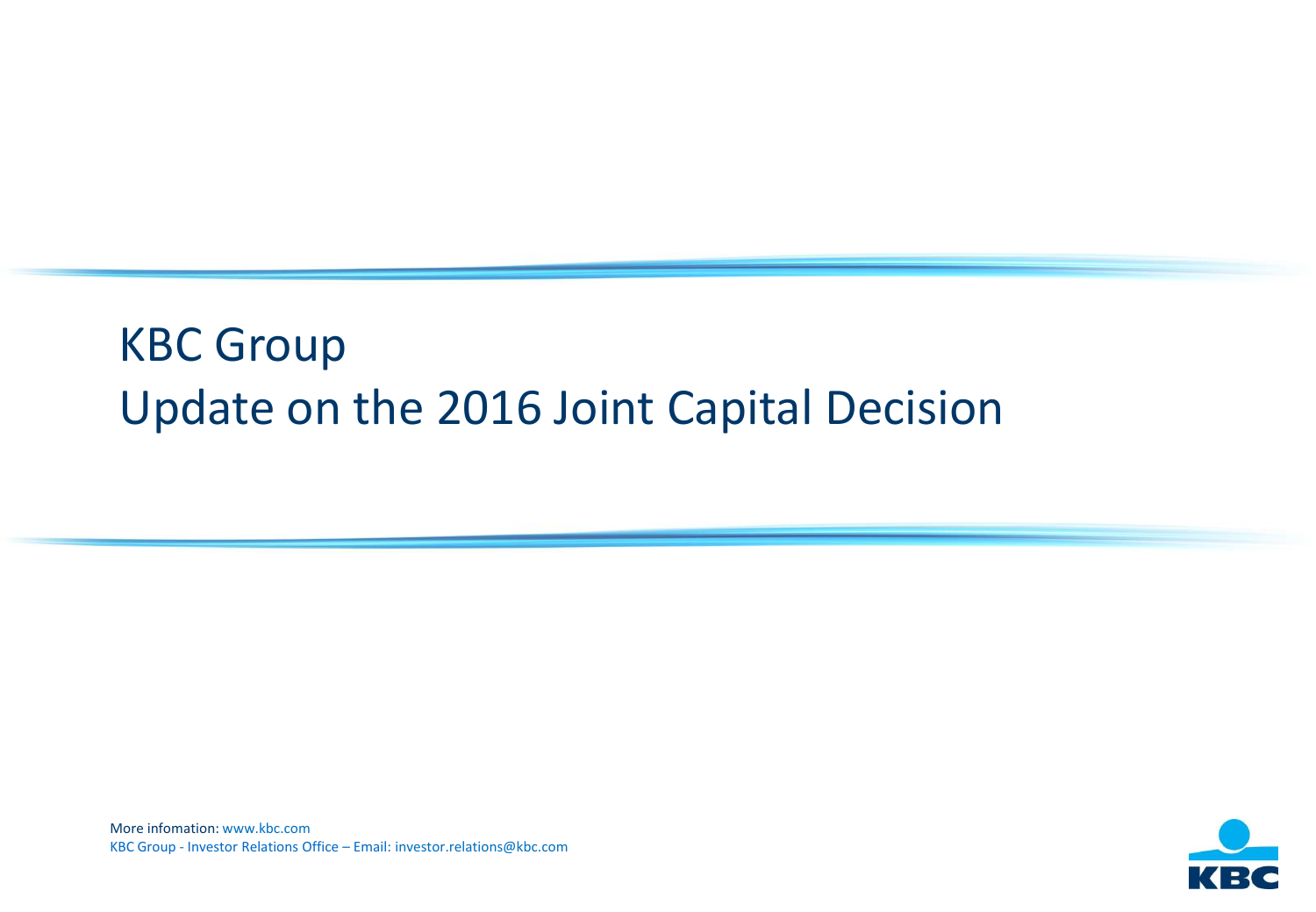# Important information for investors

- **This presentation is provided for information purposes only. It does not constitute an offer to sell or the solicitation to buy any** security issued by the KBC Group.
- KBC believes that this presentation is reliable, although some information is condensed and therefore incomplete. KBC cannot be held liable for any loss or damage resulting from the use of the information.
- This presentation contains non-IFRS information and forward-looking statements with respect to the strategy, earnings and capital trends of KBC, involving numerous assumptions and uncertainties. There is a risk that these statements may not be fulfilled and that future developments differ materially. Moreover, KBC does not undertake any obligation to update the presentation in line with new developments.
- By reading this presentation, each investor is deemed to represent that it possesses sufficient expertise to understand the risks involved.

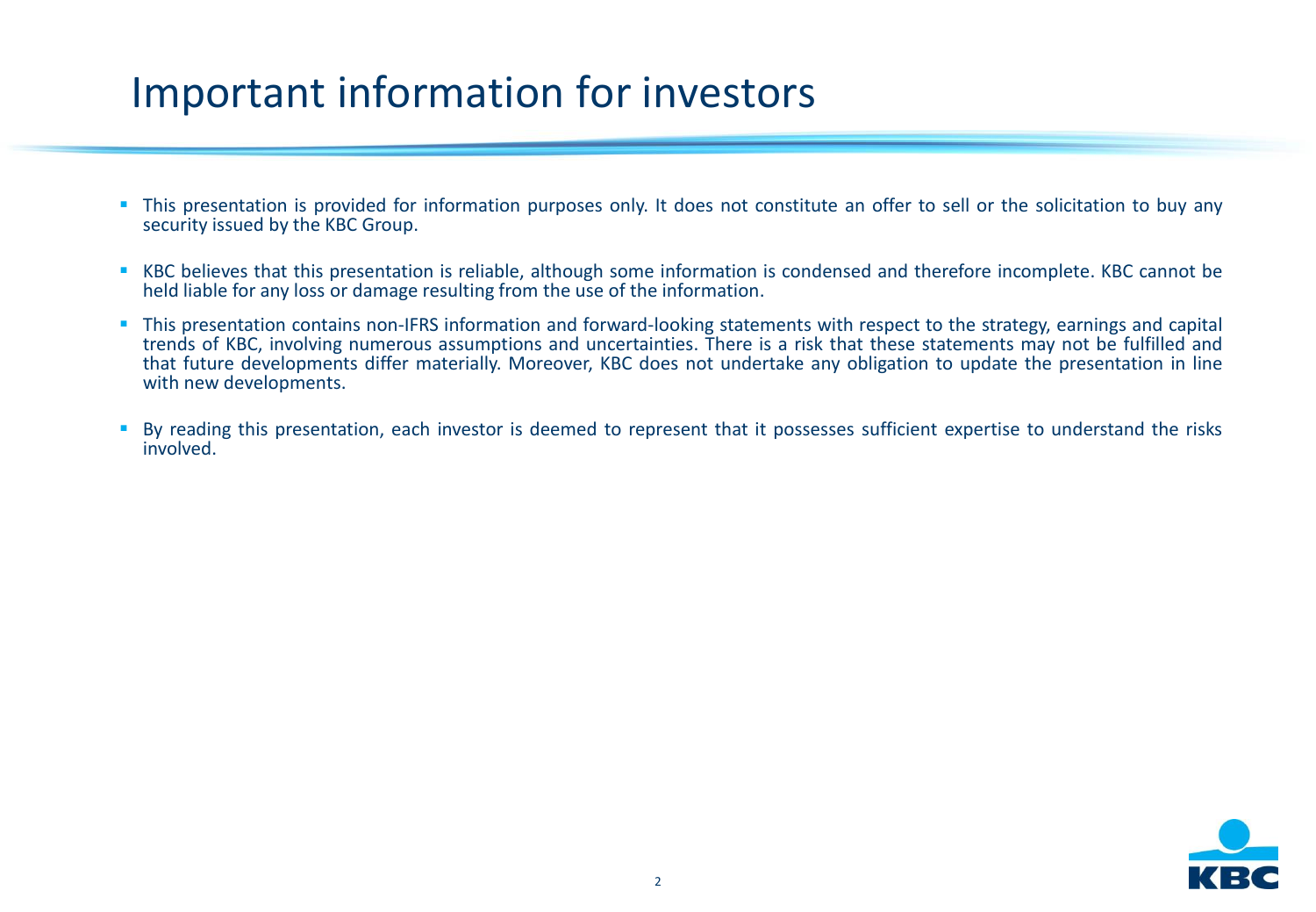# KBC's capital remains well above the minimum requirements

# 0,15% -1,00% **11.25% 10.40%**

Countercyclical buffer move to P2 Guidance

Pro forma fully loaded minimum CET1 under previous JCD Pro forma fully loaded minimum CET1 under new JCD

**KBC** was informed by the European Central Bank of its **new minimum capital requirements**, leading to a combined overall **fully loaded regulatory CET1 requirement** (under the Danish Compromise) **of 10.40%**

At the **close of the third quarter of 2016, KBC's fully loaded CET1 ratio came to 15.3%**, well above the new CET1 requirement

- **Following the Supervisory Review and Evaluation** Process (SREP) performed for 2016, **the ECB formally notified KBC of its decision to set**
	- a pillar 2 requirement (**P2R**) of **1.75% CET1**
	- a pillar 2 guidance (**P2G**) of **1.0% CET1**

For more information, see the press release of 14 December 2016 on www.kbc.com

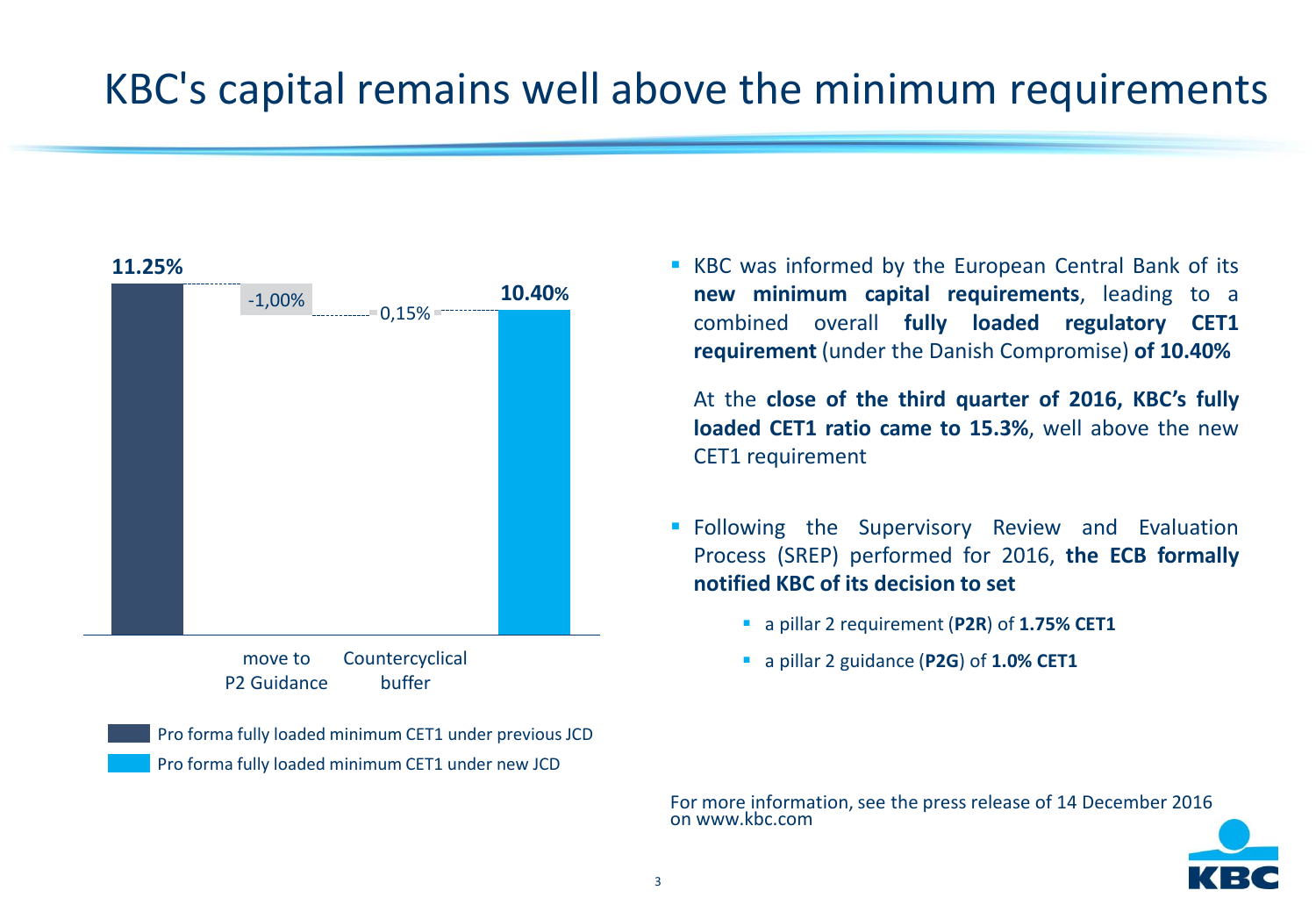# Minimum CET1 requirements in detail AT1 coupon non-payment level falling to 8.65% in 2017



## **1**

The National Bank of Belgium decided upon a **systemic buffer** (CET1 phased-in of 0.5% in 2016 under the Danish Compromise) that **gradually increases over a 3-year period, reaching 1.5% in 2018**

#### **2**

The **Czech and Slovak competent authorities decided to introduce a countercyclical buffer requirement** of 0.5% in 1Q2017 and 3Q2017 respectively, corresponding to an additional 0.15% CET1 requirement at KBC Group level (0.10% + 0.05% respectively)

## **3**

Under the new framework on Maximum Distributable Amounts (MDA), the **restriction to pay coupons on AT1 instruments falls from 10.25% in 2016 to 8.65% in 2017**. *(assuming that the T1 and T2 minimum capital bucket continue to be adequately filled with externally placed instruments)*



O-SIFI buffer<sup>1</sup>

## Capital Conservation buffer

- P2 Requirement
- P1 Requirement 4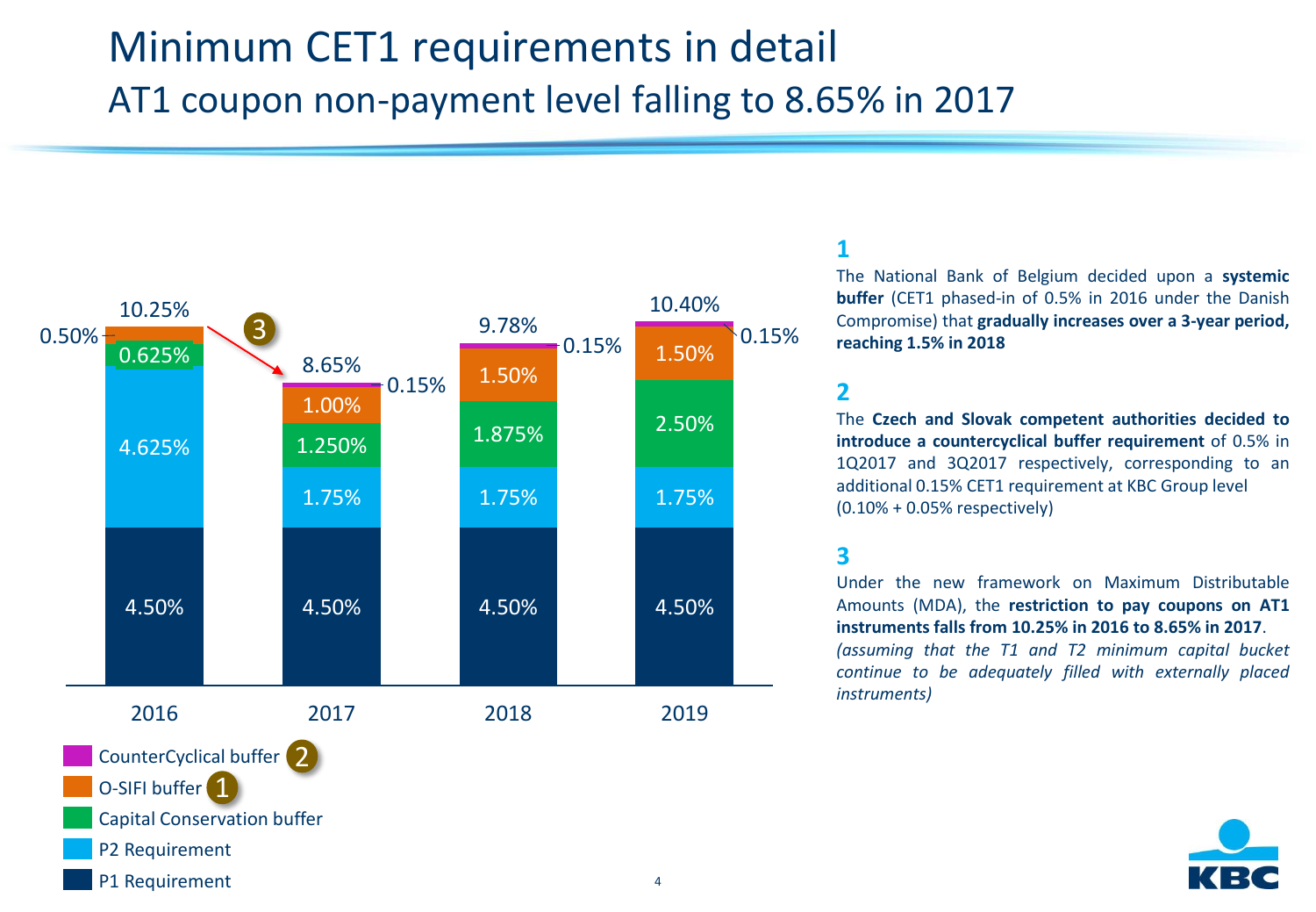# Strong capital position



## CET1 RATIO AT KBC GROUP BASED ON THE DANISH COMPROMISE

- **Common equity ratio (phased-in) of 15.1%** based on the Danish Compromise at end 9M16, which **clearly exceeds** the minimum **capital requirements of 8.65% based on the 2016 Joint Capital Decision** (JCD)
- A **pro forma fully loaded minimum common equity ratio translation to 10.40%** based on the 2016 Joint Capital Decision (JCD) **was clearly exceeded** with a fully loaded common equity ratio of 15.3% based on the Danish Compromise at end 9M16
- **Including the 1% Pillar 2 Guidance** the **implied fully loaded minimum CET1 requirement stands at 11.40%** (9.65% phased-in for 2017), which is **also amply exceeded** by the actual CET1 ratio at end 9M16

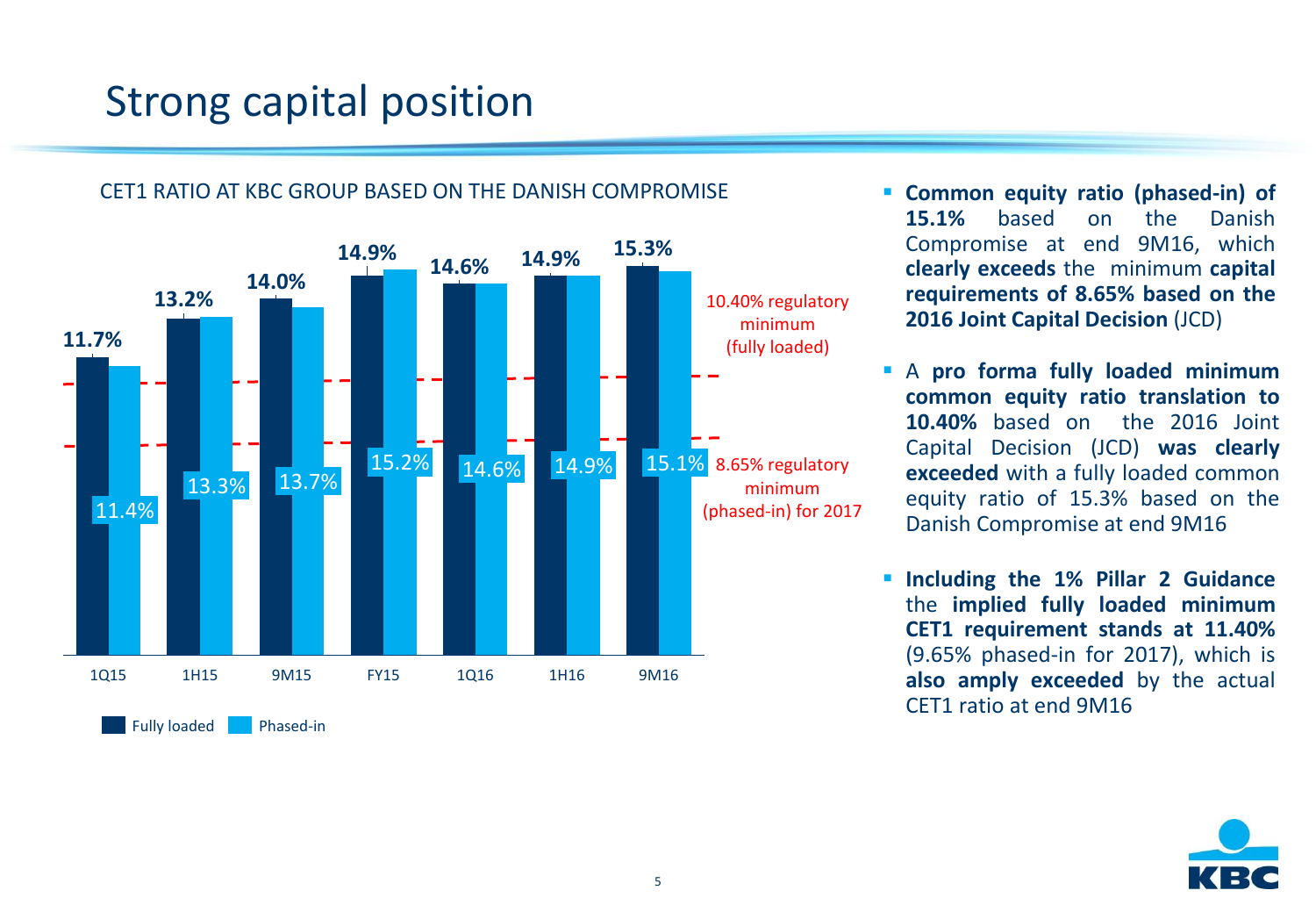# Contact information Investor Relations Office E-mail: [investor.relations@kbc.com](mailto:investor.relations@kbc.com)

visit [www.kbc.com](http://www.kbc.com/) for the latest update